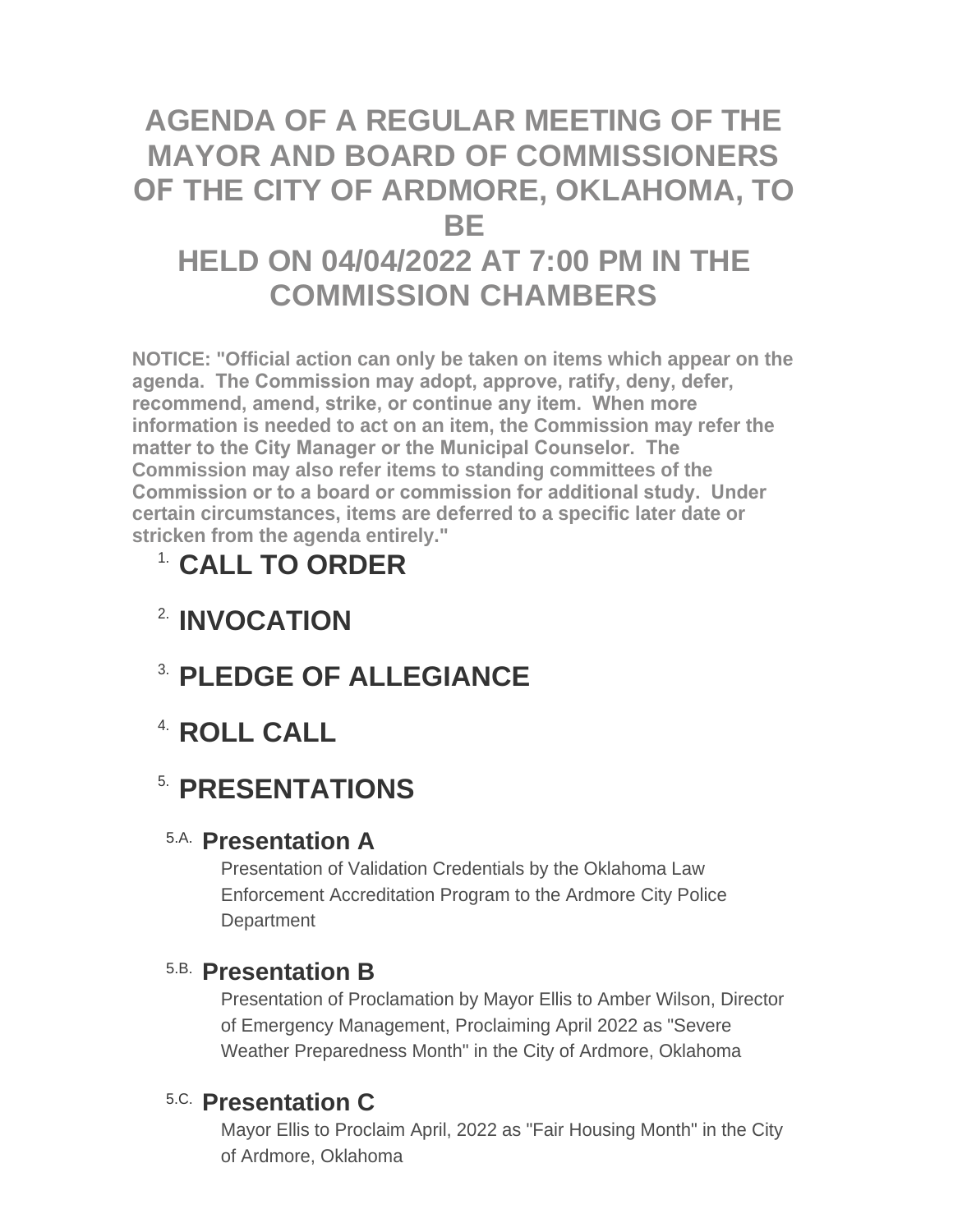# **APPROVE AGENDA - ORDER OF BUSINESS**  6. **AND CONTENTS**

## **APPROVE MINUTES** 7.

### **City Commission Regular Minutes** 7.A.

of the City Commission Meeting held on March 21, 2022

Documents:

[MINUTES OF 03-21-22.PDF](http://www.ardmorecity.org/AgendaCenter/ViewFile/Item/8295?fileID=4998)

# **CONSENT AGENDA**

**All items listed are considered to be routine by the City Commission and will be enacted by one motion. There will be no separate discussion of these items unless a Commissioner or a citizen so requests, in which event the item will be removed from the consent status and considered in its normal sequence on the agenda.**

### **Consent A** 8.A.

Consideration and Possible Action to Authorize the City Attorney to Disclaim Any Interest in the Alley located between Lots 8B and 8C of Block 13 of Realty Company's Re-Subdivision of Lot 8, Block 13 of the Highland Park Addition to Ardmore as Requested in Case #CV-22-39, District Court Carter County and Approval or Rejection of Any Amendments Proposed and Considered by the City Commission at the **Meeting** 

(Submitted by Jessica Scott, Director of Community Development)

Documents:

[CONSENT A.PDF](http://www.ardmorecity.org/AgendaCenter/ViewFile/Item/8296?fileID=5000)

# **8. REGULAR BUSINESS**

## 9.A. RESOLUTION(S)

### 9.A.1. Resolution 1

Consideration of Adoption or Rejection of Resolution Number 4211 a Resolution Declaring the Personal Property Described as a Horse Racing Chute as Surplus to the Needs of the City of Ardmore, Oklahoma and Authorizing the City Manager to Dispose of Same by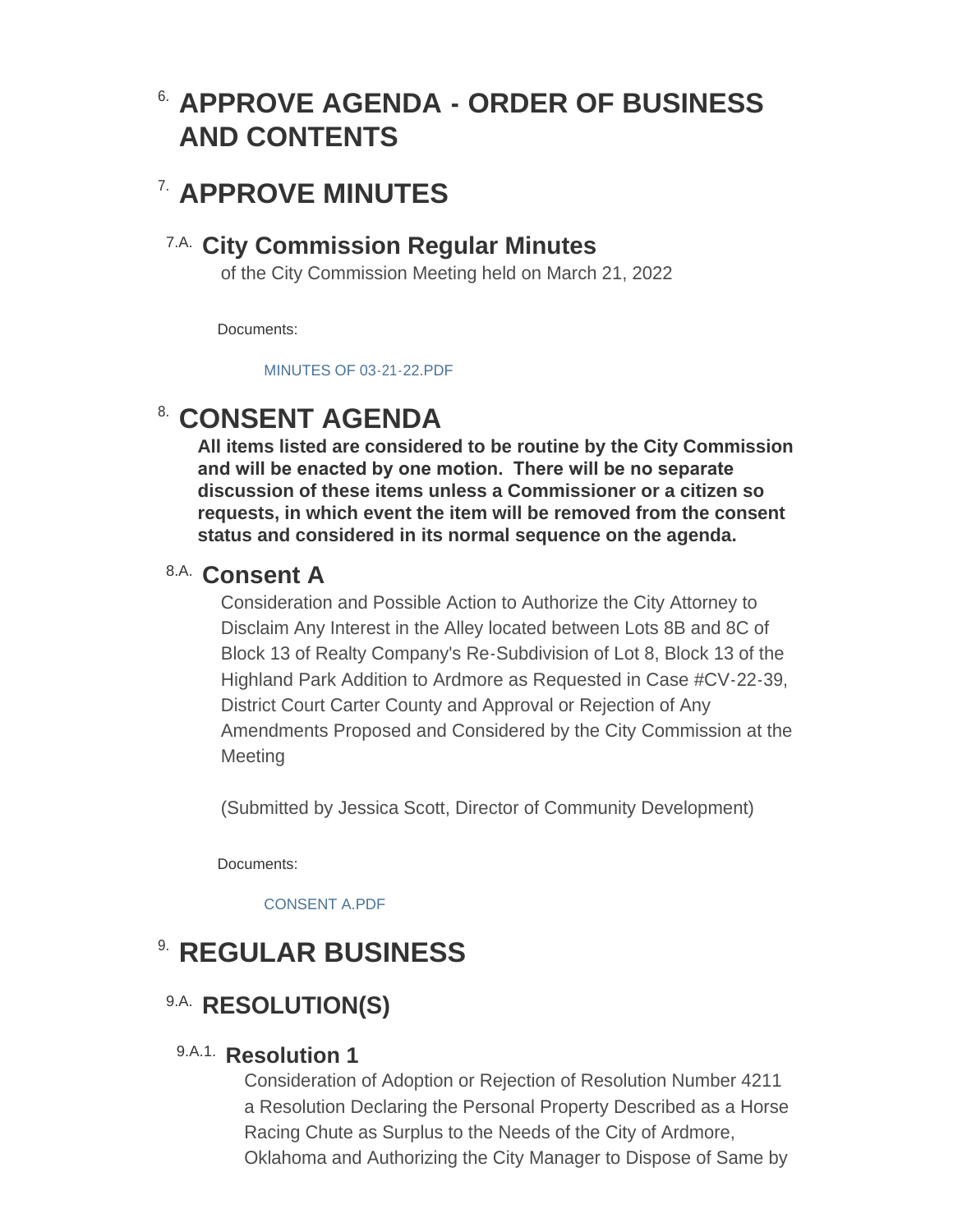Donation to a Local Non-Profit Entity and Declaring an Emergency and Consideration of Adoption or Rejection of Emergency Clause with Respect to Resolution Number 4211 and Consideration of Adoption or Rejection of Any Amendments to the Proposed Emergency Clause as may be Considered by the City Commission at the Meeting and Consideration of Adoption or Rejection of Any Amendments to the Proposed Resolution as may be Considered by the City Commission

(Presented by Kevin Norris, Chief of Police)

Documents:

#### [RESOLUTION 1.PDF](http://www.ardmorecity.org/AgendaCenter/ViewFile/Item/8299?fileID=5001)

## 9.B. **AGREEMENT(S)**

### 9.B.1. **Agreement 1**

Consideration and Possible Action to Declare an Ardmore Police Department Glock 9 MM Pistol as Surplus and Authorize Disposal of Said Property by Awarding to Captain Keith Ingle who is Retiring from the Department in Good Standing after 23 Years of Service and Approval or Rejection of Any Amendments Proposed and Considered by the City Commission at the Meeting

(Presented by Kevin Norris, Chief of Police)

Documents:

#### [AGREEMENT 1.PDF](http://www.ardmorecity.org/AgendaCenter/ViewFile/Item/8300?fileID=5002)

### 9.B.2. **Agreement 2**

Consideration and Possible Action to Declare Ardmore Police Unit 227 a 2015 Chevrolet Caprice and Associated Equipment as Surplus and Disposed of in Accordance with City Code and Approval or Rejection of Any Amendments Proposed and Considered by the City Commission at the Meeting

(Presented by Kevin Norris, Chief of Police)

Documents:

[AGREEMENT 2.PDF](http://www.ardmorecity.org/AgendaCenter/ViewFile/Item/8301?fileID=5003)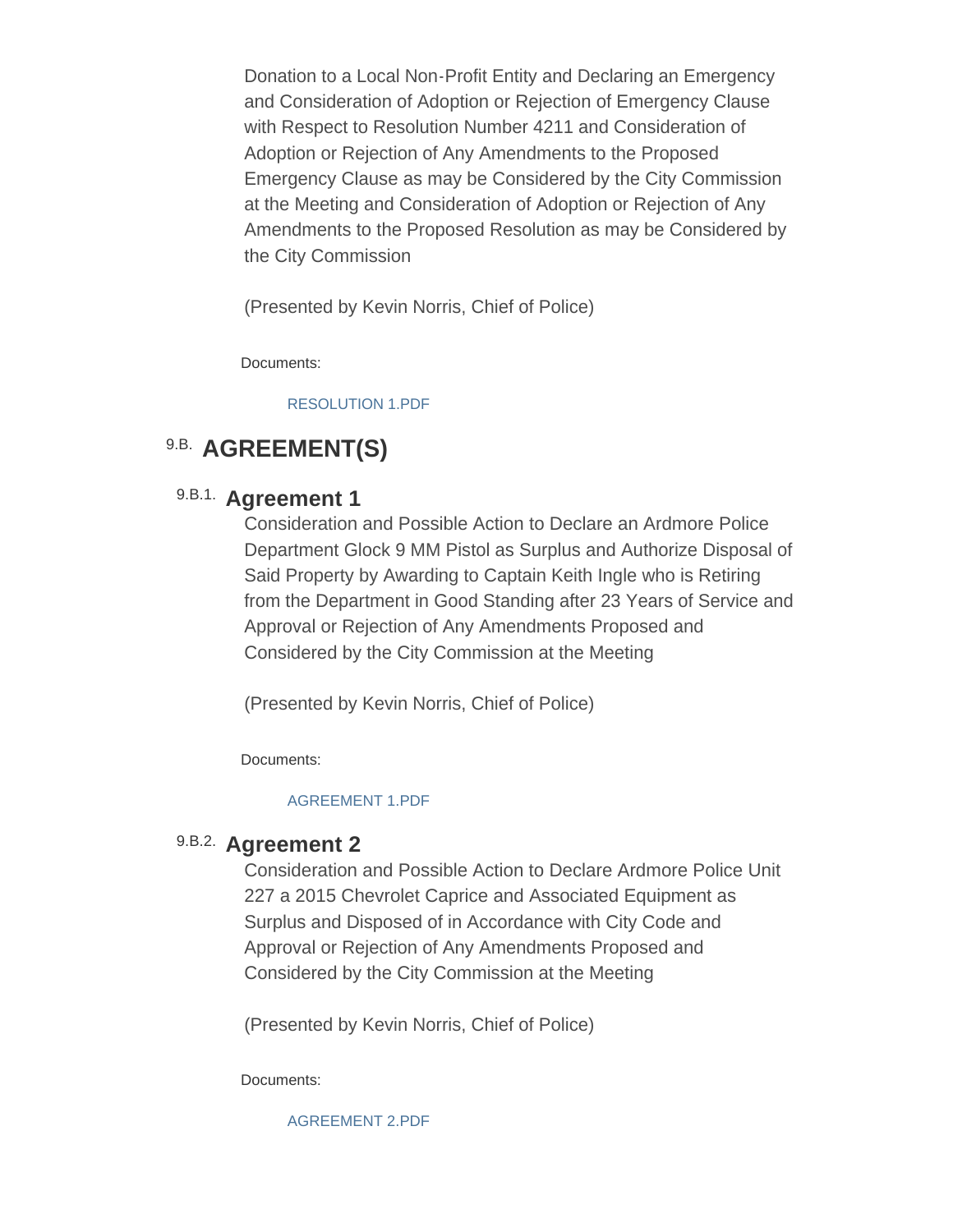### 9.B.3. Agreement 3

Consideration and Possible Action to Declare a Cash Drawer, Cart Covers, Frylator/Deep Fryer, Water Fountains, Utility Vehicle (Unit 1021), Zero Turn Mowers (Unit 1100 and Unit 1052), and Miscellaneous Items of the Parks and Recreation Department as Surplus and Disposed of in Accordance with City Code and Approval or Rejection of Any Amendments Proposed and Considered by the City Commission at the Meeting

(Presented by Teresa Ervin, Director of Parks and Recreation)

Documents:

#### [AGREEMENT 3.PDF](http://www.ardmorecity.org/AgendaCenter/ViewFile/Item/8302?fileID=5004)

### 9.B.4. Agreement 4

Consideration and Possible Action of a Ground Sub-Lease between the City of Ardmore and Youth Scoreboards, L.L.C. to Provide All Electrical Power Required to Operate Eight New Scoreboards and Video Boards to the Softball Fields at Ardmore Regional Park in a Total Amount Not to Exceed \$100,000.00 and Approval or Rejection of Any Amendments Proposed and Considered by the City Commission at the Meeting

(Presented by Teresa Ervin, Director of Parks and Recreation)

Documents:

#### [AGREEMENT 4.PDF](http://www.ardmorecity.org/AgendaCenter/ViewFile/Item/8303?fileID=5005)

### 9.B.5. Agreement 5

Consideration and Possible Action to Accept a Quote Received from Clifford Power Systems, LLC for the Replacement of Two Generac Generators located at the Water Treatment Plant in the Total Amount of \$224,300.00 and Approval or Rejection of Any Amendments Proposed and Considered by the City Commission at the Meeting

(Presented by Shawn Geurin, Director of Utilities)

Documents:

[AGREEMENT 5.PDF](http://www.ardmorecity.org/AgendaCenter/ViewFile/Item/8304?fileID=5006)